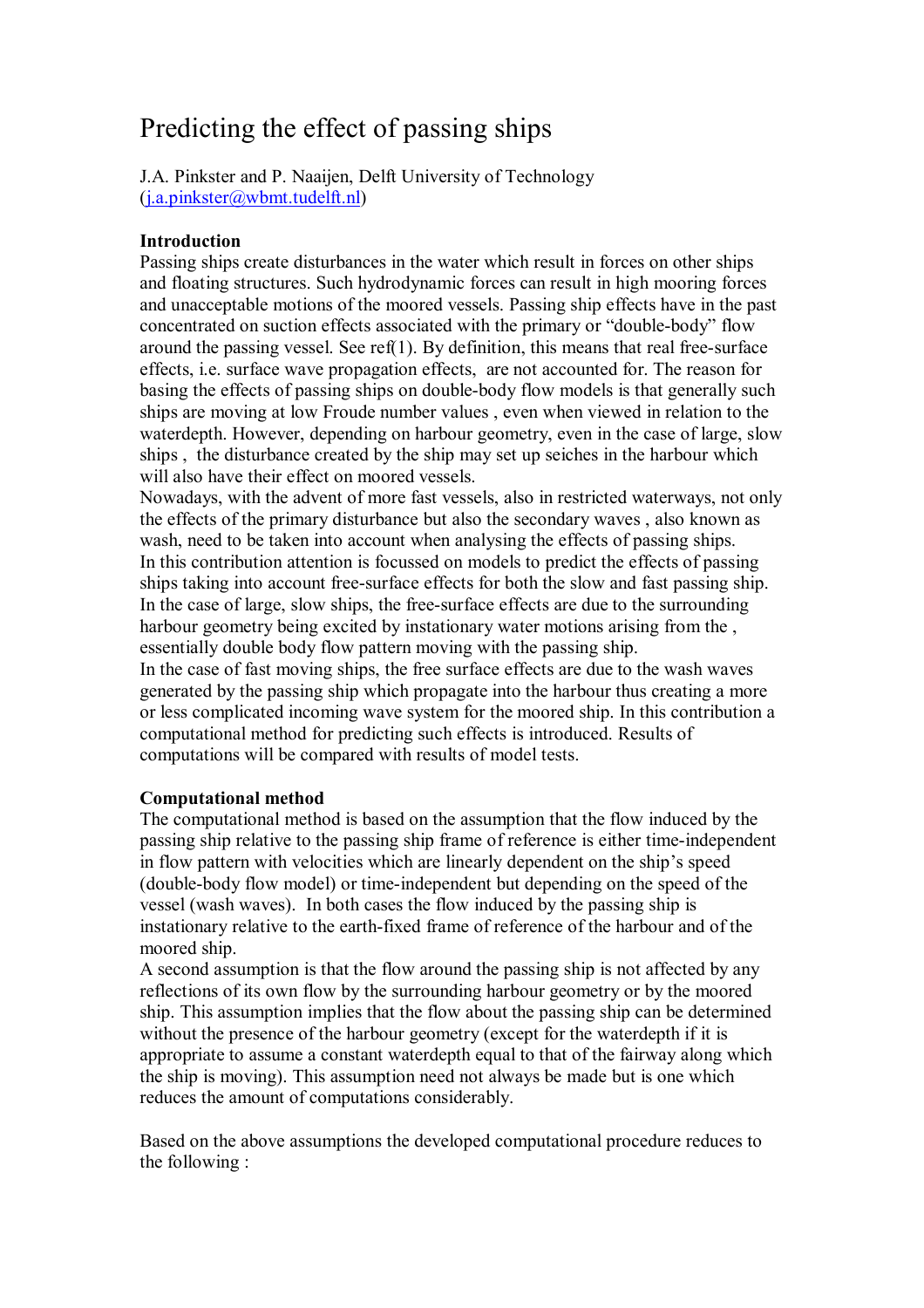- Determine the flow around the passing ship under the assumption of restricted waterdepth only
- Determine the flow induced by the passing ship at the location of the harbour geometry and the moored ship
- Determine the diffraction effects of the harbour and the diffraction and radiation effects of the moored ship and the resultant hydrodynamic forces and motions

## **Flow around the passing ship**

In the case of large , slow ships whose main disturbance is related to suction-type effects on moored ships and/or seiches induced in harbours, the double-body flow model based on 3-d diffraction is adequate. See ref(1). We have developed the code DELPASS based on this approach. Shallow water effects have been included using the method given in ref (2). The solution of the 3- d flow results in the distibution of the (constant) source strengths on the boundary elements (zero-order panels) describing the vessel shape. Due to the assumption of double-body flow the flow pattern is speed independent and the induced fluid velocities are a linear function of the ship's speed.

For the case of vessels moving at higher Froude numbers and for which the main disturbance is associated with wash wave, we make use of the 3-d panel model RAPID, developed by Raven (ref  $(3)$ ) for the prediction of wave patterns around ships moving at constant speed and at restricted waterdepths. The wave pattern and the associated fluid velocities and pressures are known within the domain covered by the free surface boundary elements. Due to the presence of the free surface, the induced fluid velocities need to be recalculated each speed of the vessel.

#### **Disturbance at the location of the harbour geometry and moored vessel**

In both previous cases the flow is constant with respect to the ship system of coordinates. For a ship passing through a harbour geometry, the disturbances are timedependent relative to the harbour and moored ship. For subsequent computations of the harbour and moored ship responses use is made of the linear 3-d potential method. The harbour geometry and the moored vessel are described in the usual way by a distribution of boundary elements (panels) over the mean wetted surfaces. The disturbance created by the passing ship is transformed into time-dependent normal velocities and pressures at the collocation points of the boundary elements describing harbour and moored ship.

For the case of large, slow moving ships for which the disturbance is determined based on double-body flow, the velocities and pressures can be obtained directly from the sources strengths on the passing ship taking into account the relative positions of the elements on the ship as it passes through the harbour and the elements on the harbour geometry and the moored ship.

In the case of wash waves which are computed based on 3-d codes such as RAPID, the harbour geometry and the moored ship may be situated beyond the domain covered by the boundary elements used. In such cases, two procedures have been developed to extend the wave pattern outside of the RAPID area. The first procedure takes the form of a row of numerical wavemakers (3-d boundary elements, wave making sources) which are on a line parallel to the direction of travel of the passing vessel within the area covered by the free surface panelling. The wave maker source strengths can be derived from the normal velocities induced by the passing ship. Based on these source strengths, the wave propagation outside the RAPID domain can be computed in the normal way.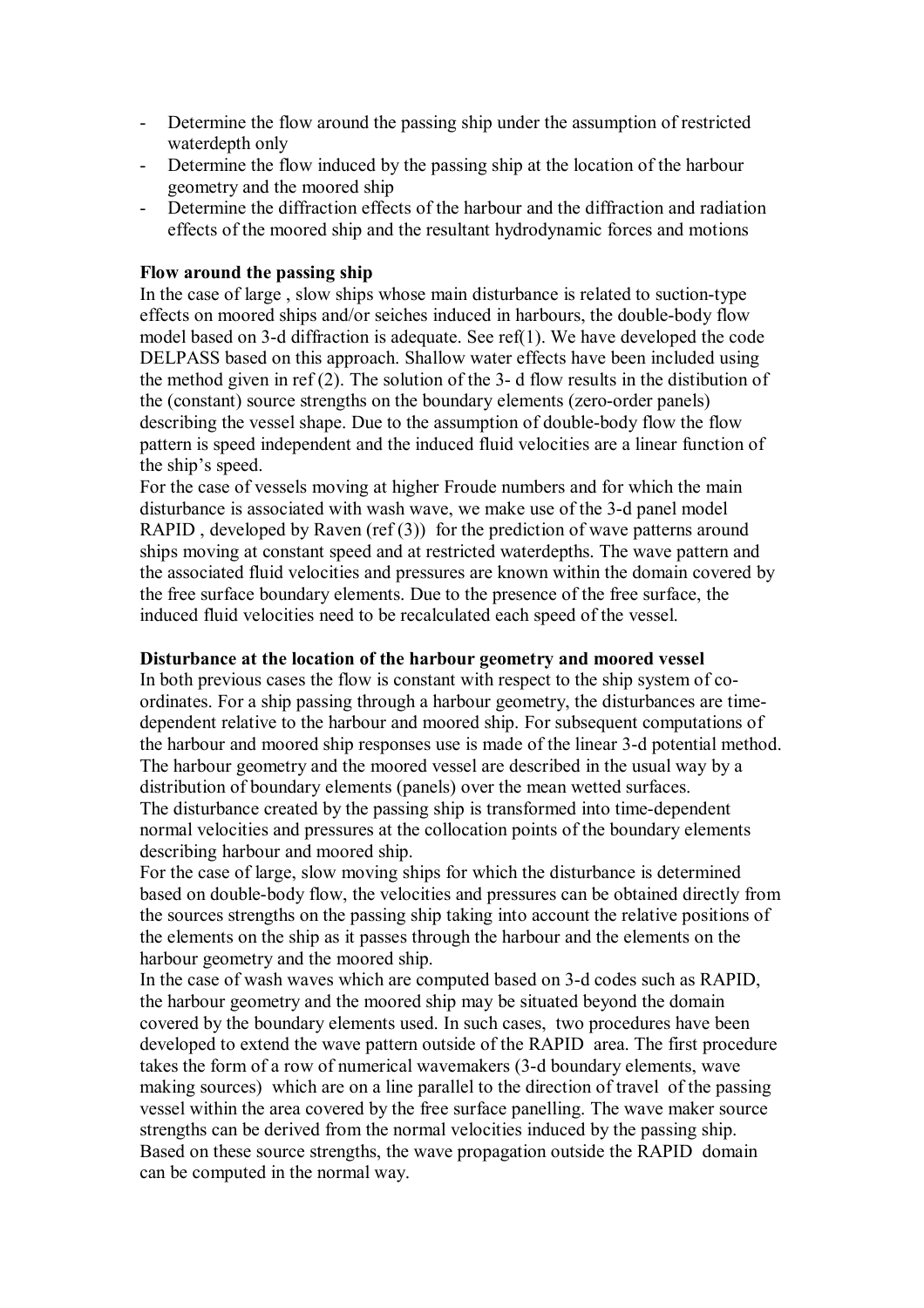The second procedure makes use of a longitudinal wave cut along a line parallel to the direction of travel of the passing ship , within the RAPID domain. Both methods are applied in the frequency domain after FFT of time domain data as explained in the next section.

## **Determination of diffraction effects of the harbour and the moored vessel, forces on the vessel and vessel motions**.

From the second step, time domain records of the disturbance velocities and pressures of the passing ship at the collocation points of the harbour and moored ship are known. By means of the Fast Fourier Transform method time domain records of velocities and pressures are decomposed into their frequency components retaining both amplitude and phase information. Subsequently, using the multi-body frequency domain 3-d diffraction code DELFRAC ( ref (4)) the diffraction and, for the moored vessel, the radiation potentials are solved for all frequencies. Inverse FFT of results give the time domain behaviour of the harbour/moored ship combination with respect to such quantities as wave elevations, hydrodynamic forces on the moored vessel and total fluid velocities and pressures. This procedure is applied for both the input based on double-body flow and wash waves. For the case of input based on wash waves resultant time domain data on pressures and fluid velocities are used to compute time domain records of second order wave drift forces on the moored vessel.

# **Examples**

In figure 1 through figure 3 examples are given of the forces and motions of an 80 m long moored inland waterway barge being passed at a distance of 65 m by a 30 m long fast passenger ferry travelling at 26 knots in open water at a waterdepth of 8 m. In the presentation details of the method and results will be given of a number of applications using both the double-body flow input and the wash wave input for the case of vessels moored in open water and in harbours. These will include the following:

- Solitary waves created by an accelating barge in a canal
- Solitary waves created by a barge entering a canal at constant speed
- Seiches generated by a ferry entering and stopping in a harbour

Behaviour of a vessel in a dock next to the fairway due to a passing fast ferry Results will include animations showing resultant vessel motions and wave elevations due to passing ships. For some cases computed results will be compared with results of experiments.

## **References**

- 1. Korsmeijer, F.T., Lee, C.-H. and Newman, J.N. : "Computation of Ship Interaction Forces in Restricted Waters", Journal of Ship Research, Vol. 37, No. 4, Dec. 1993, pp 298-306
- 2. Grue, J. and Biberg, D.: "Wave forces on Marine Structures with Small Speed in Water of Restricted Waterdepth<sup>"</sup>, Applied Ocean Research 15 (1993) pp 121-135
- 3. Raven, H.C.:"A Solution Method for the Non-linear Ship Wave Resistance Problemî, Ph.D. Thesis, Delft University of Technology, 1996
- 4. Pinkster, J.A.:"Hydrodynamic Interaction Effects in Waves", ISOPE'95, The Hague, 1995